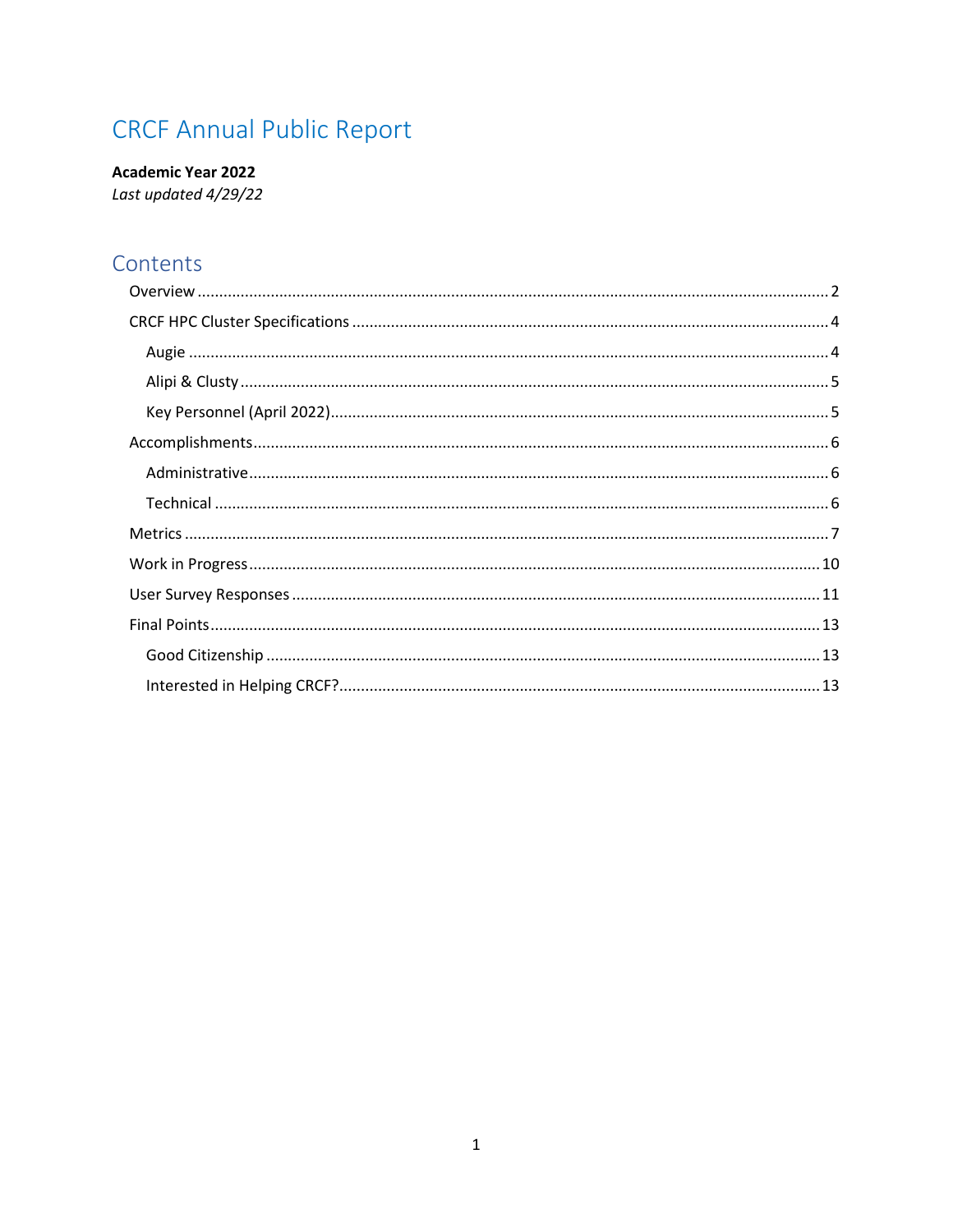# <span id="page-1-0"></span>**Overview**

The Centralized Research Computing Facility (CRCF) is Villanova's first core facility (established November 2021) and provides support for computational research. Most research support is in the form of high performance computing (HPC), but other forms of support are available as well. We encourage all Villanova researchers to contact us if interested in research computing but do not have a strategy towards achieving their goals.

CRCF supports three HPC clusters and their users:

- Augie: this is CRCF's largest and newest cluster. It was procured through an NSF Campus Cyberinfrastructure (CC\*) grant in Summer 2020. The cluster was installed in March 2021. Augie is open to all Villanova researchers, external researchers as part of the Southeastern PA Consortium, and Villanova students taking Augie as part of a formal course collaboration between the instructor and CRCF.
- Alipi: this cluster is limited to College of Engineering researchers. Alipi is a couple of years older than Augie.
- Clusty: this is the Astrophysics cluster that has been opened up to all users. The cluster is managed by Andrej Prsa in the Astrophysics and Planetary Science department.

CRCF emphasizes that *Centralized computing is more than just HPC equipment*. The facility envisions the following at its maturity:

- State-of-the-art HPC resources for use by the entire Villanova community
- Central knowledge base/pool of expertise for research computing resources
- A partner to help faculty integrate HPC into their coursework and proposals
- A financial sustainability model that follows federal guidelines, is equitable, and controls resource growth to match demand.
- A mechanism to share the wealth of existing research computing knowledge
- A resource for developing computer programming and software applications skills for students, staff, and faculty. This resource follows Augustinian values of helping others (akin to service learning)

In summary, *CRCF is a partnership of faculty, technical staff and students that empowers Villanova to maximize its computational research potential.*

CRCF has three thrusts as part of this mission/vision:

**Thrust #1: HPC Support through a Collaboration of Faculty and IT Staff**. This thrust involves the management of Augie, Alipi, and Clusty.

**Thrust #2: Research Computing Center of Expertise.** CRCF provides training opportunities including monthly new user training, skills development courses, and a point of contact for interaction with experts at other institutions. All researchers interested in research computing or HPC should approach CRCF to help develop a strategy to meet their goals.

**Thrust #3: HPC Peer User Support (a.k.a. The Coding Center).** A wealth of research computing expertise exists on campus, but communications between researchers needs improvement. CRCF aims to provide a peer-to-peer communication opportunity to help users with software and applications issues. The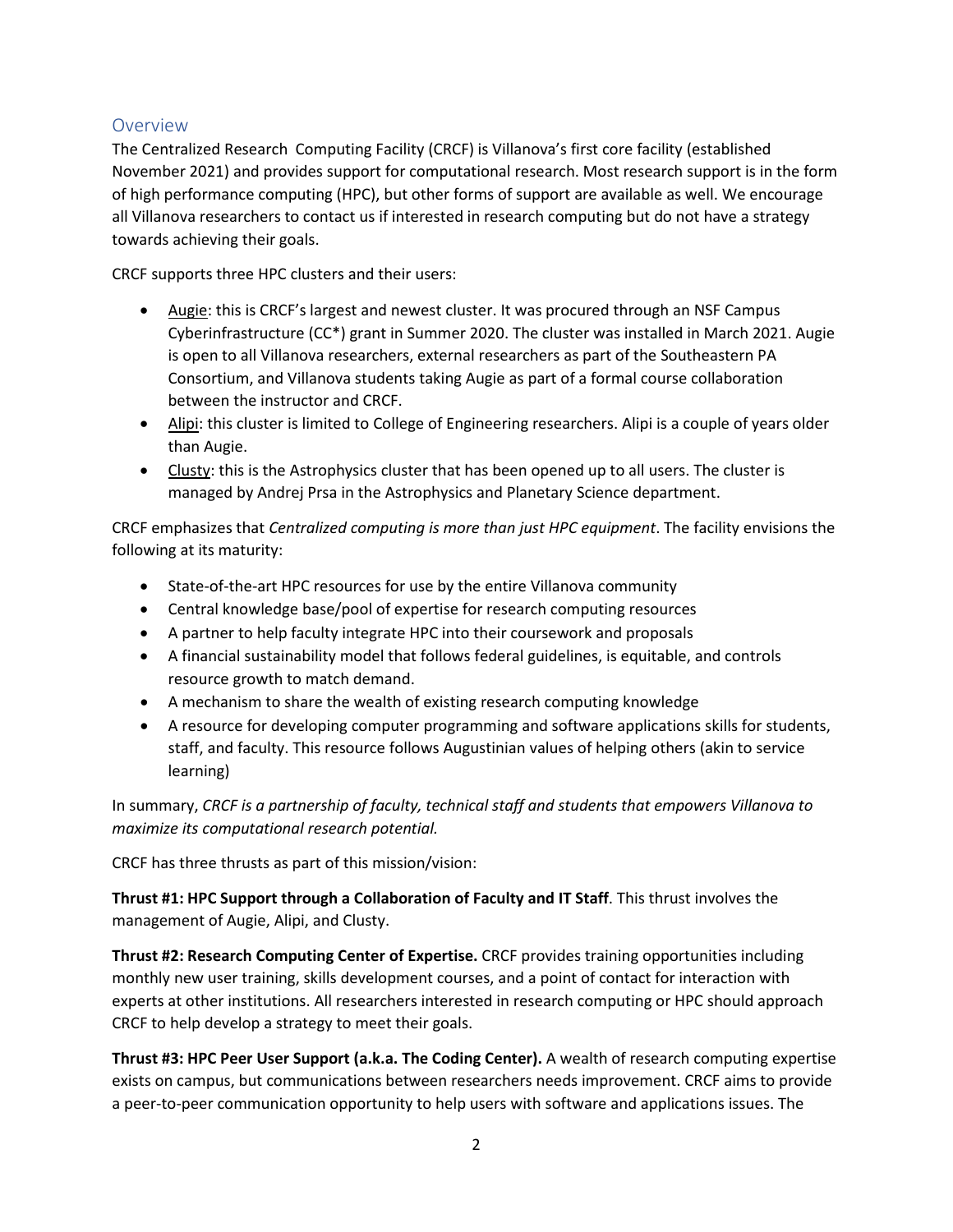Coding Center consists of volunteer experts helping those that need it per Villanova's Augustinian tradition, providing support development and debugging for existing coding projects and support for the core software stack. Finally, CRCF can search for experts at other institutions for support if on-campus Coding Center personnel are unable to help address issues at hand. The Coding Center is slated to begin in the Fall 2022 semester.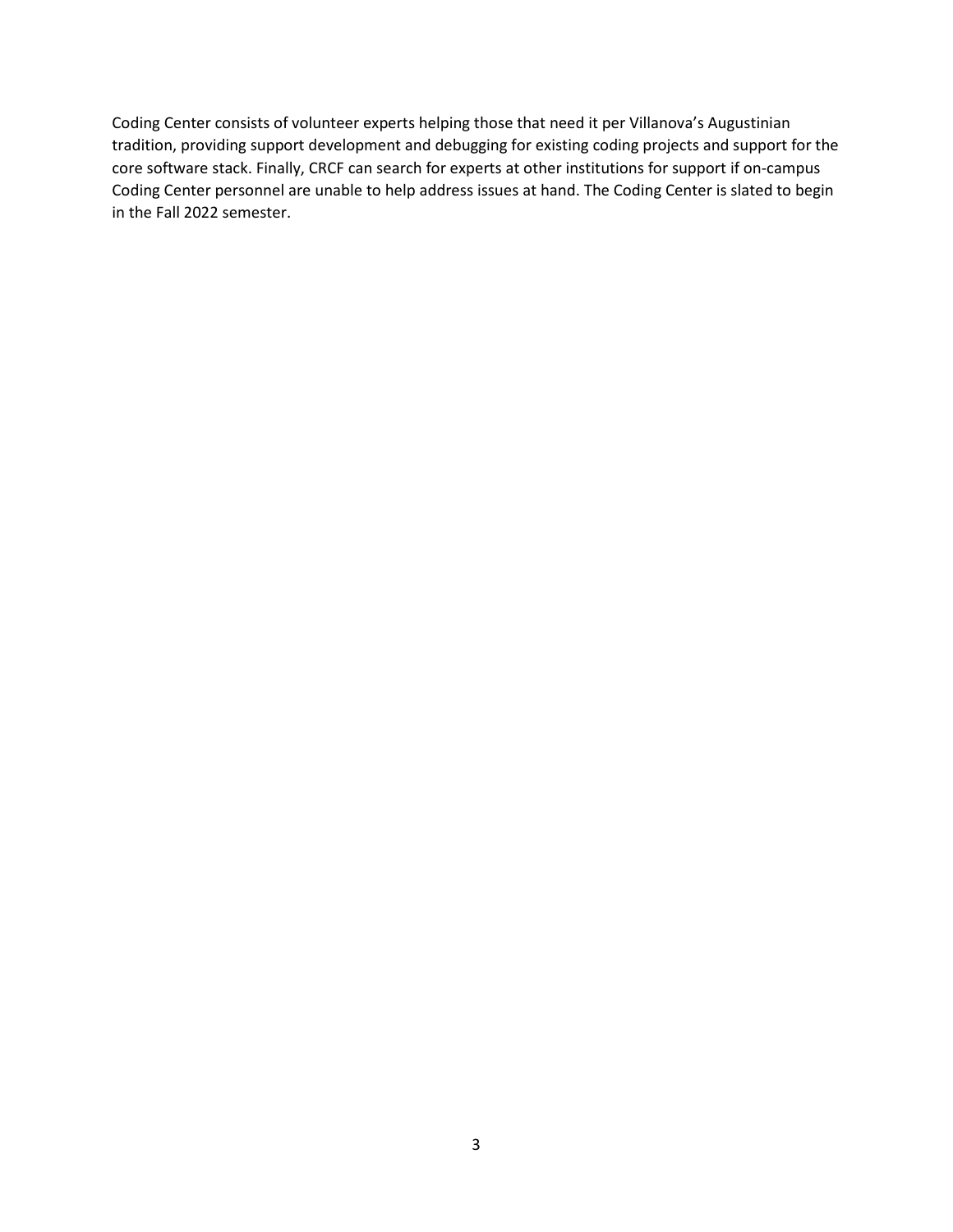# <span id="page-3-0"></span>CRCF HPC Cluster Specifications

<span id="page-3-1"></span>

| <b>Item</b>                | <b>Values</b>                                    |
|----------------------------|--------------------------------------------------|
| <b>Compute Nodes/Cores</b> | 20 compute nodes/1,440 AMD<br><b>EPYC Series</b> |
| <b>RAM</b>                 | ~10 TB Main Memory                               |
| <b>Disk Space</b>          | 292 TB                                           |
| <b>GPU</b>                 | 2x Tesla A100: 6,912 CUDA cores                  |
|                            | for throughput of 19.5 TFLOPS                    |
| <b>Interconnect</b>        | Mellanox 200 Gbps                                |
| <b>Software</b>            | <b>LAMMPS</b>                                    |
|                            | Quantum Espresso                                 |
|                            | COMSOL                                           |
|                            | Python                                           |
|                            | CP <sub>2</sub> K                                |
|                            | <b>MATLAB</b>                                    |
|                            | <b>VASP</b>                                      |
|                            | R                                                |
|                            | <b>PyMT</b>                                      |
|                            | <b>TensorFlow</b>                                |
|                            | Compilers: GCC, AOCC                             |

The status of Augie's applications is as follows:

- 1. The following software applications has been installed and performance tested. Sample scripts are available to users: C/OpenMPI, MATLAB
- 2. The following software applications has been installed, and performance testing and sample script development is in progress: QuantumEspresso, LAMMPS, Python, Comsol, CP2K, VASP
- 3. The following software applications have been installed, but no performance testing has been done: R, PyMT, CUDA, TensorFlow, PyTorch, Intel compilers, AMD compilers
- 4. The following software applications are slated for installation: IQTREE, PAML, RAXML, OpenFOAM, Singularity
- 5. The following software applications need further exploration or discussion prior to initiating an installation effort: Mathematica, Abaqus, ANSYS, Anjuta

Only those software packages listed in Items 1-3 above are currently supported by CRCF. Users are encouraged to install their own software packages in their home directories for their own use.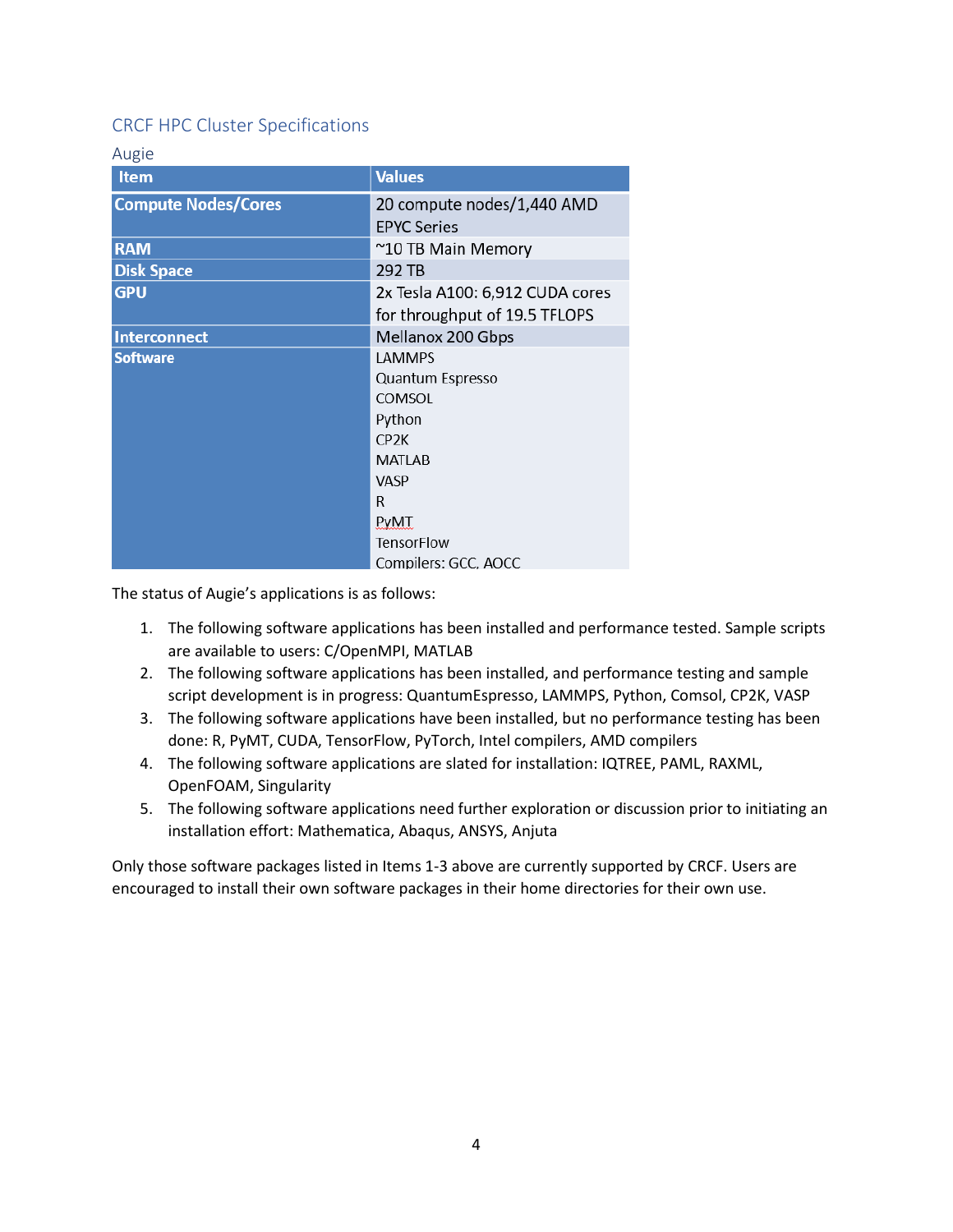#### <span id="page-4-0"></span>Alipi & Clusty

| <b>Cluster</b>    | <b>Alipi</b>                                                                 | <b>Clusty</b>                                      |
|-------------------|------------------------------------------------------------------------------|----------------------------------------------------|
| <b>Cores</b>      | 208                                                                          | 212                                                |
| <b>RAM</b>        | 1,408 GB                                                                     | 208 GB                                             |
| <b>Disk Space</b> | 26 TB                                                                        | $15$ TB                                            |
| <b>GPU</b>        | N/A                                                                          | N/A                                                |
| Interconnect      | <b>InfiniBand</b>                                                            | 10 Gbps                                            |
| <b>Software</b>   | Python, LAMMPS, QuantumEspresso,<br>VASP, MATLAB<br>Compilers: Akantu, Intel | Ubuntu server, Python, Perl, R,<br>sqlite3, octave |

#### <span id="page-4-1"></span>Key Personnel (April 2022)

CC\* Committee: Jules Blaustein (student, CLAS), David Cereceda (COE), Jonathan Graziola (CLAS IT), Jonathan Hardy (UNIT), Ryan Jorn (CLAS, Technical Director), Aaron Wemhoff (COE, Administrative Director)

Key UNIT Support (Augie): Peter Palladino, Gavin Printz, Christopher Washburn

HPC Advisory Board: Andrej Prsa (CLAS), Daniel Smith (CON), Bill Wagner (VSB)

External Advisor: Jason Simms (Lafayette College)

COE HPC Committee (Alipi): David Cereceda (ME), Zuyi Huang (CBE), Kyle Juretus (ECE), Chengyu Li (ME), Ondrei Miller (UNIT), Aaron Wemhoff (ME)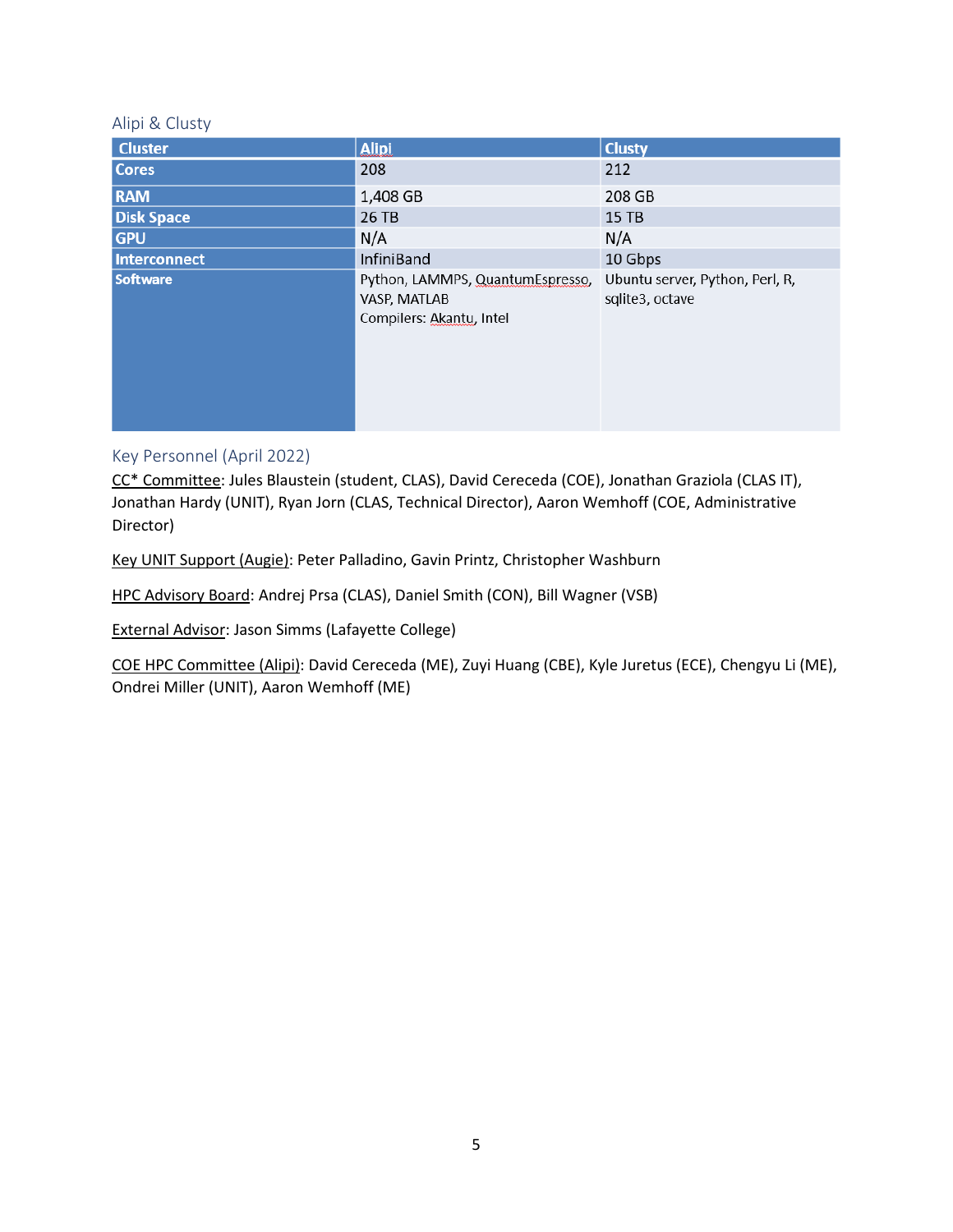# <span id="page-5-0"></span>Accomplishments

CRCF's accomplishments for the AY have been split into administrative and technical categories.

#### <span id="page-5-1"></span>Administrative

The CRCF team spent the AY focusing on growing visibility and Augie usage, establishing general administrative policies, and developing the core structure surrounding the facility to ensure long-term sustainability. Highlights of the facility's administrative accomplishments include:

- 1. CRCF established its governing structure to balance expertise, interest, and cross-campus representation. The core body of CRCF includes the CC\* committee that consists of faculty, IT staff, and a student representative that meets most weeks. The CC\* committee meets monthly with an internal HPC advisory board for feedback. Finally, an external advisor from Lafayette College will meet periodically with the team to provide guidance.
- 2. The first partnerships have been developed for the Southeastern Pennsylvania HPC Consortium. The partners are Joe Giammarco (Eastern U., partner with Andrej Prsa), Kamran Fouladi (Widener U., partner with Aaron Wemhoff), and David Schaffner (Bryn Mawr College, partner with David Cereceda). CRCF is currently developing a workflow for efficient onboarding for external researchers.
- 3. A web-based onboarding process, including user terms and conditions developed in collaboration with the Office of the General Counsel, has been created and implemented.
- 4. Websites were created for CRCF and Augie. The CRCF website also includes links to Alipi and Clusty websites, and the CRCF website includes recordings of facility webinars.
- 5. A Villanova HPC Team was created and includes channels for Augie and Alipi managers and users. Resources for Augie users has been provided via a separate SharePoint site.
- 6. NSF reporting and facility financial planning has been achieved.
- 7. The CRCF team met with several academic departments, staff offices, individual researchers, and two faculty candidates (Civil and Environmental Engineering)
- 8. User support documents and policies were created for Augie and Alipi users. These documents are planned to be organized into User Guides for convenience to users. Some documents include a user agreement, a condo computing protocol, forms related to integrating HPC into the classroom, proposal support sections (e.g., facilities blurb and budget justification template), and acknowledgements statements for inclusion in publications.

# <span id="page-5-2"></span>**Technical**

Technical evolution of the facility has centered around Augie's development due to its size and broad usage. CRCF procured and installed Augie, established SLURM queues, integrated Ryan Jorn's nodes into the cluster via CRCF's condo computing model, installed several applications (including remote job spawning via COMSOL), started benchmarking specific packages (MATLAB and C/OpenMPI), connected to the Open Science Grid, and established a secure sign-on procedure using Global Protect.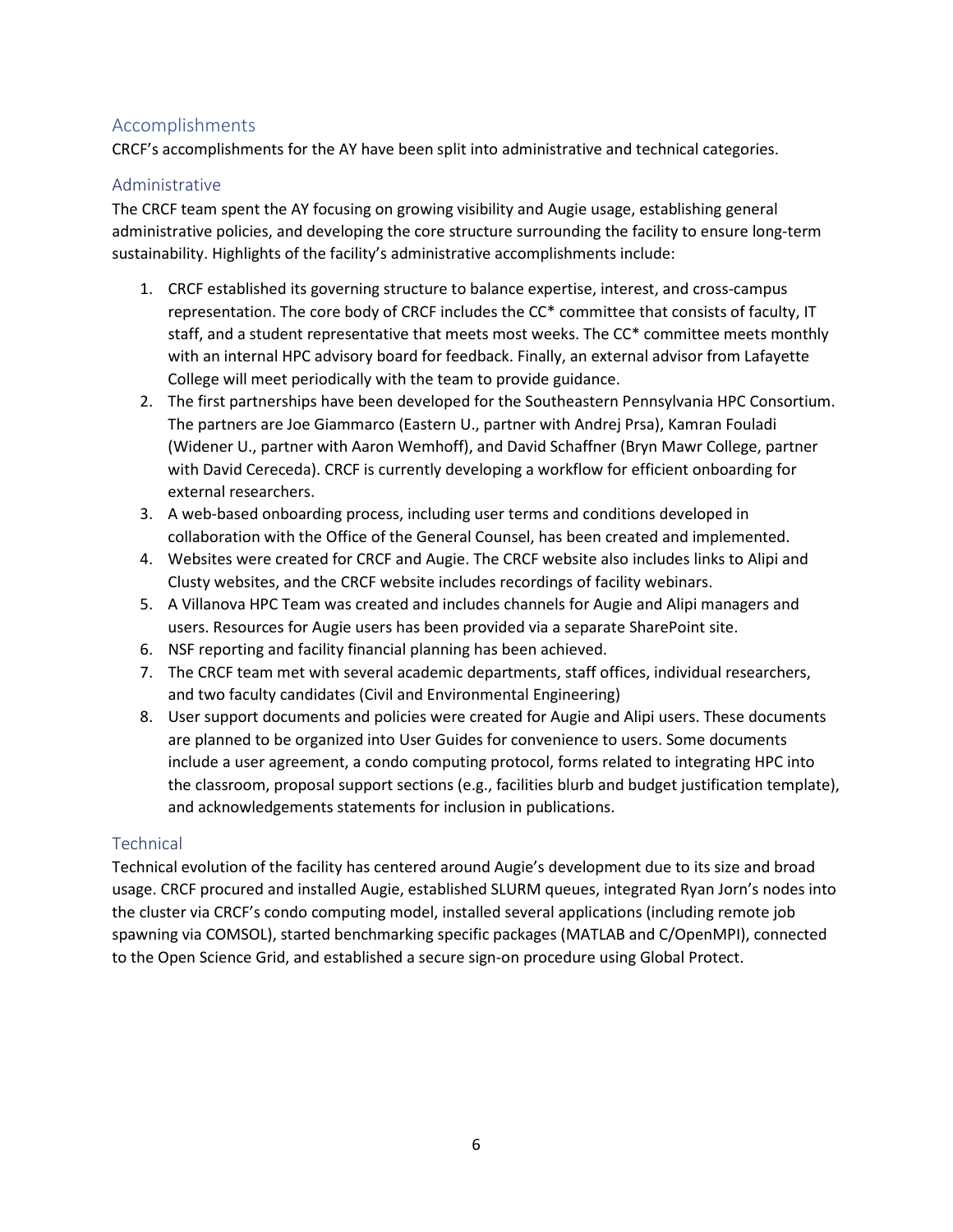# <span id="page-6-0"></span>**Metrics**

#### **Total number of users (as of 4/18/22)**

- Augie: 85
- Alipi: 46
- Clusty: 106 (note: all students in astrophysics & planetary science are on by default)

#### **Courses where Augie, Alipi, or clusty have been integrated**

- AST 3142: The Principles of Scientific Modeling (clusty)
- CSC 5930-001 TOP:Quantum Computing (Alipi)
- ME 3950: Heat Transfer I (Augie)
- ME 7030: Numerical Methods in Engineering Simulation (Augie)
- SPA 3200: Intro to Spanish Translation (Augie)
- Note: HPC (Toscano lab machines) also used in CGS 5900 and PSY 8900

#### **Journal papers using CRCF resources**

- Prsa et al. (2021), ApJS 258, 16: https://ui.adsabs.harvard.edu/abs/2022ApJS..258...16P
- Crinnion, A.M, Toscano, J.C., & Toscano, C.M. (accepted). Effects of experience on recognition of speech produced with a face mask. To appear in Cognitive Research: Principles and Implications.
- Liu Yun, Angel Lozano, Tyson Hedrick, and Chengyu Li "Comparison of experimental and numerical studies on the flow structures of hovering hawkmoths," Journal of Fluids and Structures 107, 103405 (2021).

#### **Conference papers using CRCF resources**

- Menglong Lei, and Chengyu Li, "Effects of wing kinematics on modulating the odor plume structures in odor tracking flight," ASME FEDSM, Virtual Meeting, August, 2021.
- Menglong Lei, John Crimaldi, and Chengyu Li, "Navigation in odor plumes: How do the flapping kinematics modulate the odor landscape?" AIAA Aviation, Virtual Meeting, August, 2021.
- Zhiepng Lou, Adrian Herrera-Amaya, Margaret Byron, and Chengyu Li, "Hydrodynamics of metachronal motion: Effects of spatial asymmetry on the flow interaction between adjacent appendages," ASME FEDSM, Toronto, Canada, August, 2022 (accepted).
- Menglong Lei and Chengyu Li, "A Balance Between Odor Intensity and Odor Perception Range in Odor-Guided Flapping Flight," ASME FEDSM, Toronto, Canada, August, 2022 (accepted).

#### **Proposals submitted that would utilize CRCF resources**

- Robson VU SRF, Automatically Spreading Communication in Adaptive Applications, \$10k
- Nataraj: 6 proposals
- Chengyu Li, PI, "Collaborative Research: A benchmark investigation on the full wake flow of freely flying animals using a hybrid experimental and computational approach," NSF, \$153,424.
- Caplan S. (PI), Toscano J.C. (Faculty Sponsor), "Identifying the computational and neural mechanisms of perceptual learning", National Institutes of Health, F32 NRSA Postdoctoral Fellowship (sub: 8/5/2021, start: 8/1/2022, end: 7/31/2025).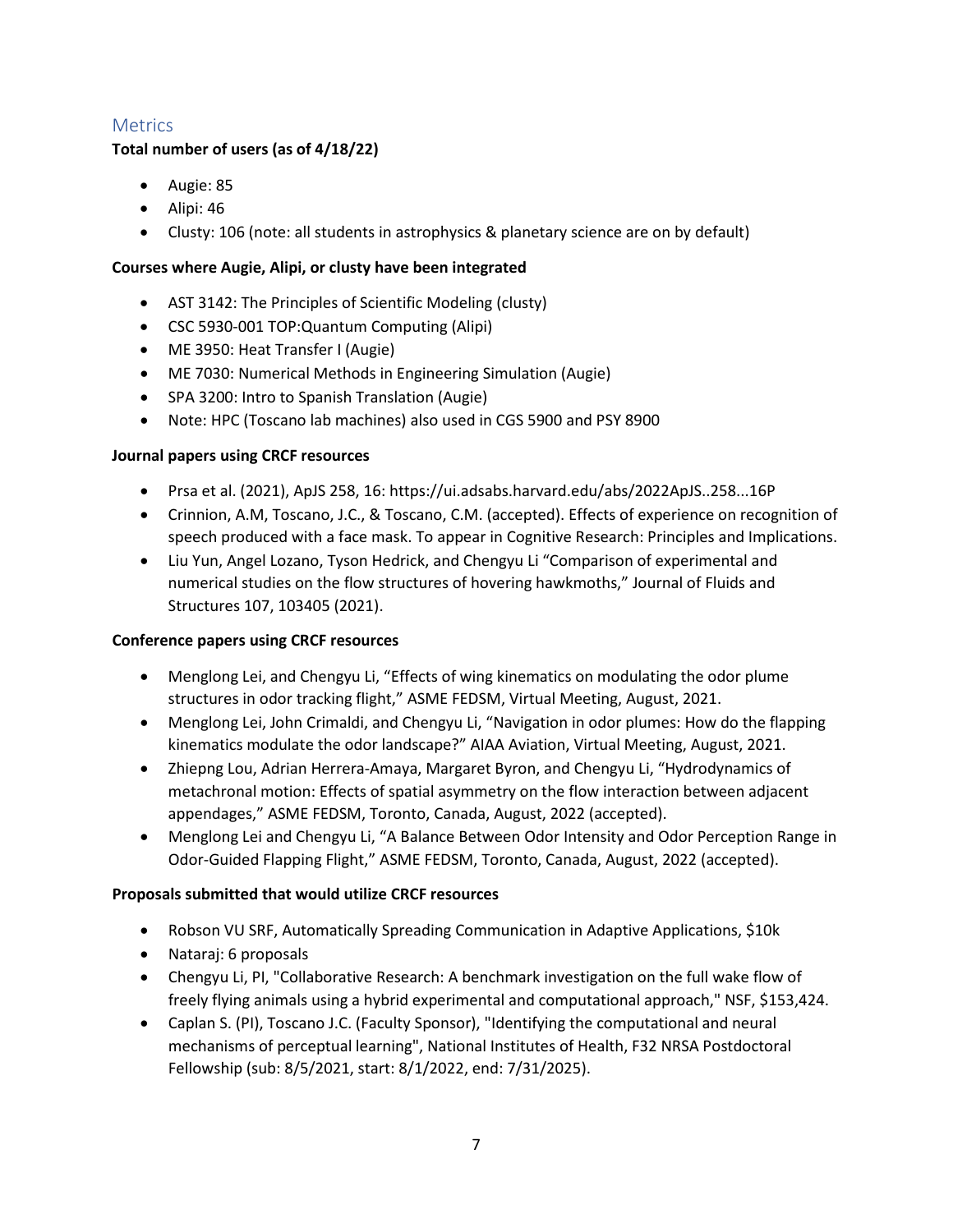• Toscano, J.C. (PI), "Immediacy of computation in cognitive processing and perceptual learning", National Science Foundation. (sub: 1/31/2022, start: 1/1/2023, end: 12/31/2025).

#### **Grants won that utilize CRCF resources in the project scope**

- Jorn, NSF, \$185k
- Nataraj, ONR, \$1.075M
- Robson VU SRF, Automatically Spreading Communication in Adaptive Applications, \$10k

#### **CRCF workshops offered beyond monthly new user training sessions**

- Augie HPC Kickoff Meeting Science Driver Users (May 2021)
- Augie HPC Kickoff Meeting General VU Community (Nov. 2021)
- Integrating HPC into Your Research Plans (Dec. 2021)
- Tutorial on Message Passing in Distributed Systems (Mar. 2022)



#### **Augie Usage**

Note that the figure starts in December 2021 since that is the first month where accounting was available. Significant growth in on-campus use is seen between January and March. The large portion of idle time is believed to be related to users requesting more resources than are available at a given time.

#### **Number of Active Users**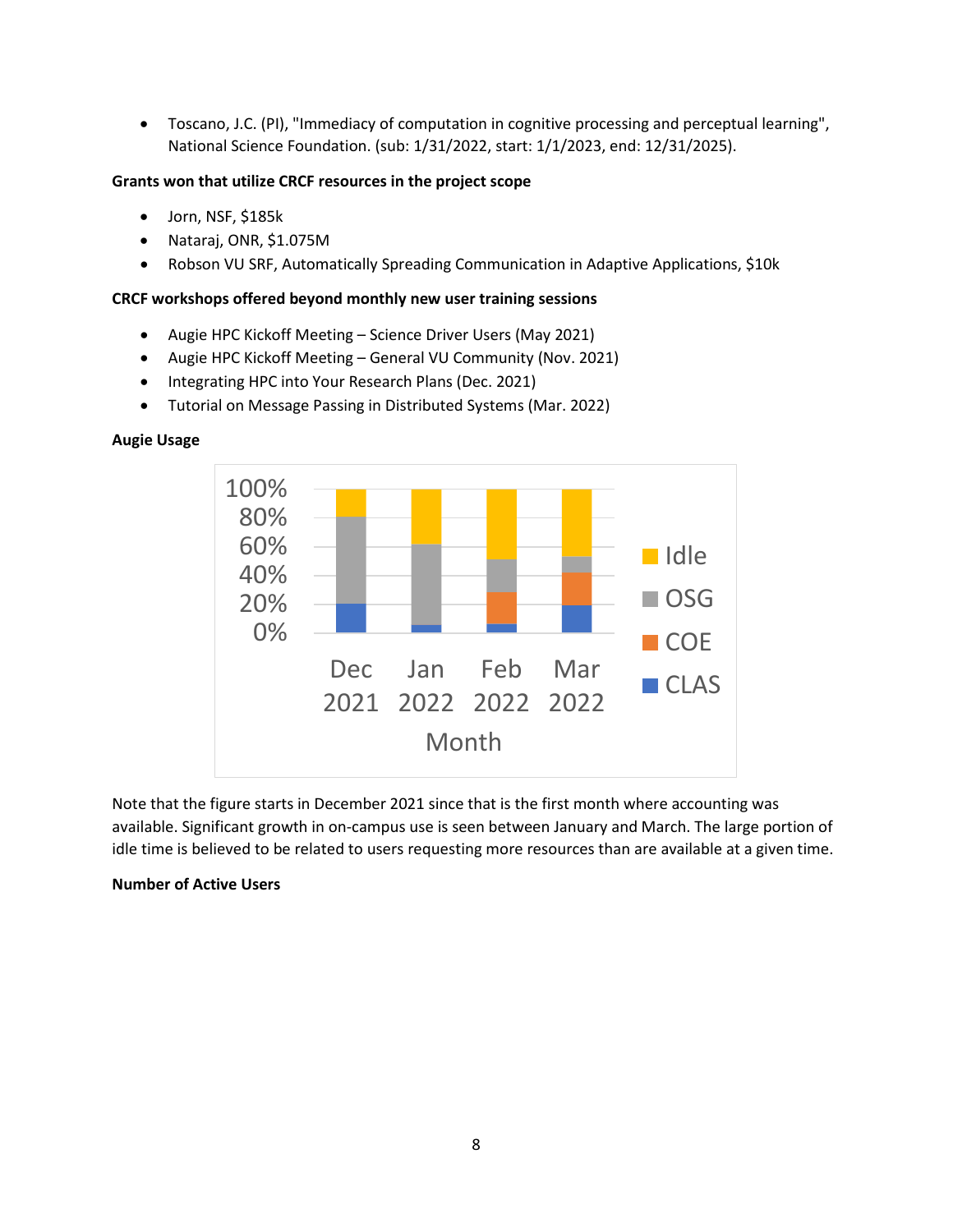

One can see a threefold increase in active users (defined as running jobs during a given month) between January and March 2022. This trend corresponds to the growth in Augie usage by on-campus researchers.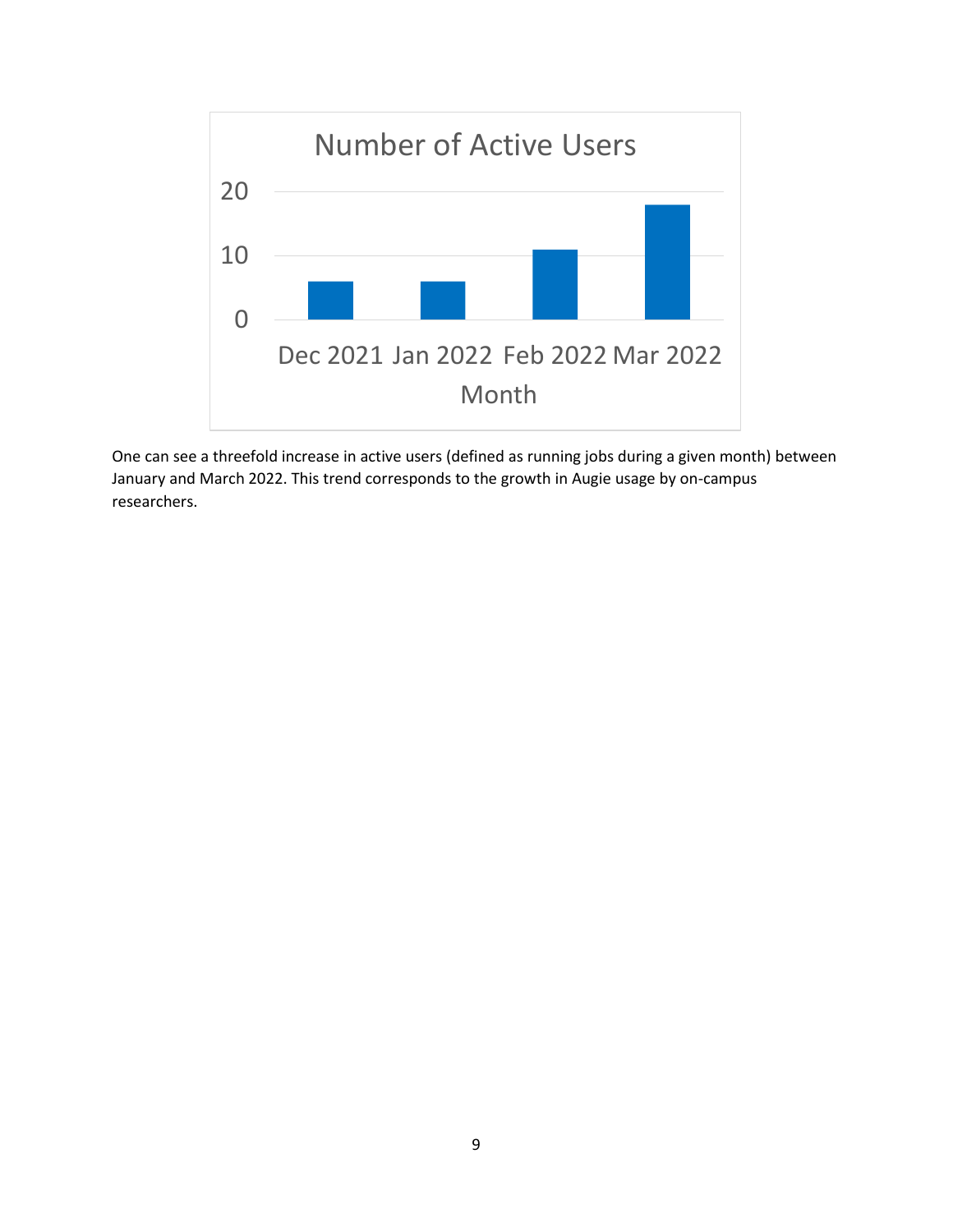# <span id="page-9-0"></span>Work in Progress

The following efforts are currently ongoing:

- Firm up SLURM queuing and enforcement. The current SLURM queues have not been enforced because of low usage in winter 2021-2022. Enforcement will be initiated soon because of increased usage.
- Install user-requested apps. Many users have requested specific applications to be installed. As a result, the waiting list for apps is long, and users are encouraged to proactively install the apps in their home directories.
- Establish ability to run MATLAB in both modes of parallelization. CRCF successfully characterized the performance of, and provided test scripts for, MATLAB parallelization using basic loop parallelization. Other, more flexible forms of parallelization with MATLAB are now being investigated.
- Enable external (SEPAHPCC) access. CRCF is working on a workflow to more efficiently enable external user access to Augie.
- Complete first draft of Augie management plan. The management plan is an orderly way to enable the CC\* Committee to access Augie policies and important documents. An Alipi management plan is already available for the COE HPC Committee.
- Complete first version of user guides. The user guides are similar to the management plans except have a focus on resources and policies pertinent specifically to the users.
- Establish simple onramp tutorials for common languages and apps. Several of these tutorials are envisioned to be enacted this summer.
- Implement more robust strategic planning process. A thorough strategic plan is necessary to establish a mission, vision, and goals with quantifiable benchmarks for the facility.
- Create plan for Coding Center. The third CRCF thrust will be established in the Fall semester. A draft description of the Coding Center will be created this summer and disseminated to the CRCF user community.
- Nominate a Villanova XSEDE Champion. The NSF XSEDE program enables researchers access to larger HPC clusters run by select institutions (e.g., U. Pittsburgh). An XSEDE Champion provides an important link between Villanova and the broader research computing community on best practices.
- Expand our HPC Glossary of Terms. An HPC glossary of terms document allows all users to know the "lingo" associated with this unique field. The glossary has been started but needs completion.
- Hold another tutorial session. Tutorials/workshops are planned this summer on using HPC in astrophysics (Prsa) and an overview of the Open Science Grid (Wemhoff)
- Update user training documents. The accuracy of the user training documents will be verified this summer.
- Establish organization on dissemination of different user issues. The Villanova HPC Teams site, with multiple channels, has a standard chat posting feature. However, it would be beneficial to the community to organize a mechanism for disseminating different issues rather than documenting all issues in the chat board.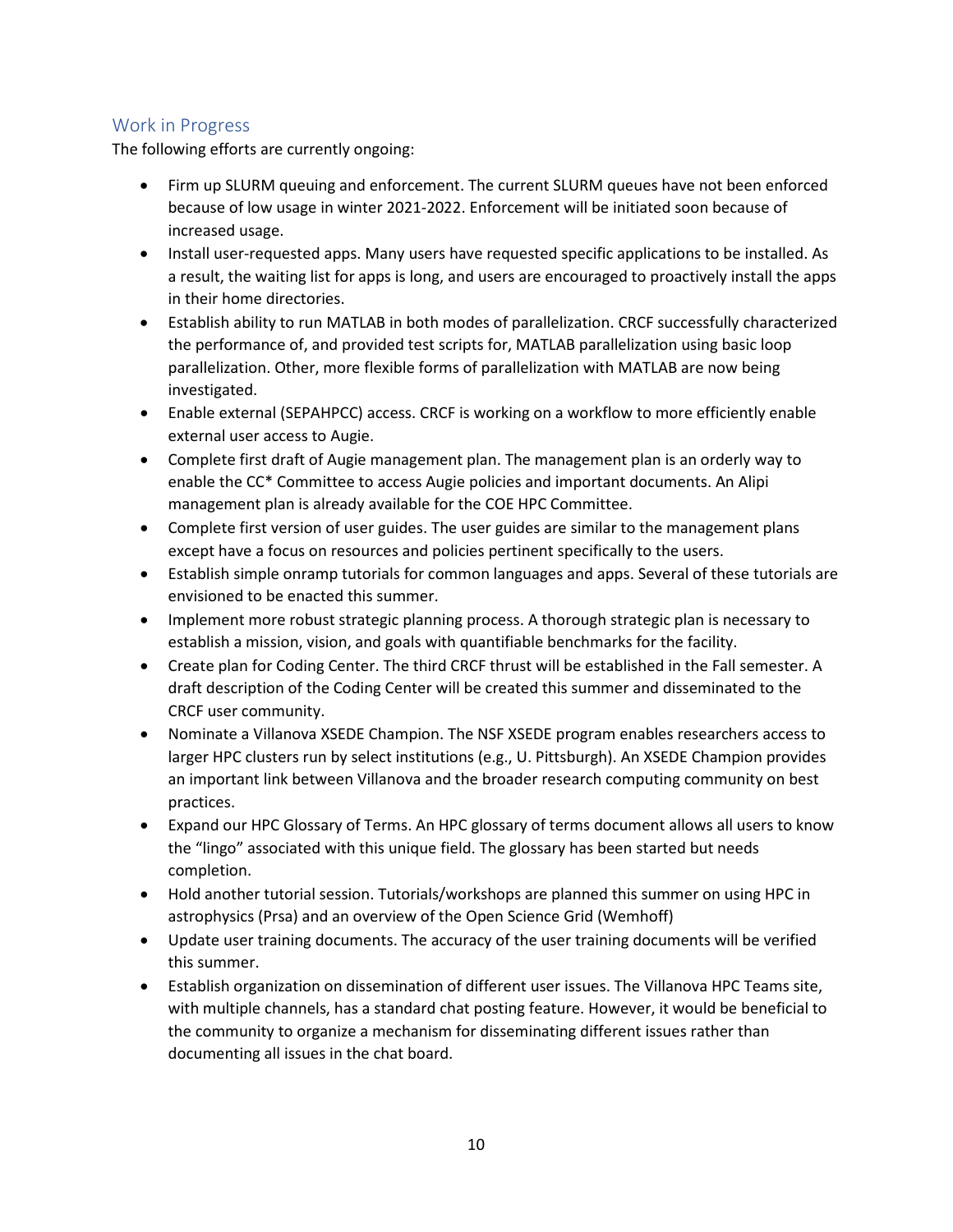#### <span id="page-10-0"></span>User Survey Responses

A survey was provided to the Augie Users in March 2022. The following feedback was received, and CRCF's response to the comments is provided.

1. Augie time limits are causing a problem.

*Response: please reach out to us if the queue time limits are causing an issue.*

2. Using Augie doesn't fit my use case.

*Response: please feel free to reach out to us to help you strategize the best approach towards your problem. I want all Villanova researchers to get into the habit of approaching*  CRCF when they have a research computing strategy question. HPC is not suitable for all *problems, and we can help point users to other solutions. In fact, we are already doing this for some researchers.*

- 3. We want to be able to use containers *Response: We are looking into this possibility.*
- 4. How fast is Augie?

*Response: We will add benchmarks that show the speed of Augie compared to serial code and the performance on other machines. We already have performance test files for MPI (C code) and MATLAB (parfor) on the Augie User SharePoint site. It must be stressed, though, that the benefits of Augie are only seen for specific applications (e.g., exceptionally large, parallelizable jobs). A small serial job, for example, may work best on a local workstation. Please contact the CRCF team if you have questions as to whether HPC is the best solution for your specific problem.*

5. Logging into Augie is complicated.

*Response: The requirement to be on the VPN (Pulse Secure) and Global Protect are because Augie needs to be available to an external network, the Open Science Grid, per NSF grant mandate. This availability requires extra security measures. We have a training video for logging into Augie from a variety of user OS platforms to help in the process.*

6. How do I request that specific software apps be added?

*Response: Please reach out to us directly to work on installing a particular package. Please note that we require a user to partner with us on software installation to ensure that the software is running correctly. Note that users are free to install their own apps in their home directory.*

7. Hire TAs to help faculty when they hit a simple snag or if they want to make an app run faster.

*Response: This is the idea behind the Coding Center, which is planned to be ramped up in the fall.*

8. Allow for interactive sessions

*Response: Purchasing a separate node for interactive sessions is part of a long-term plan.*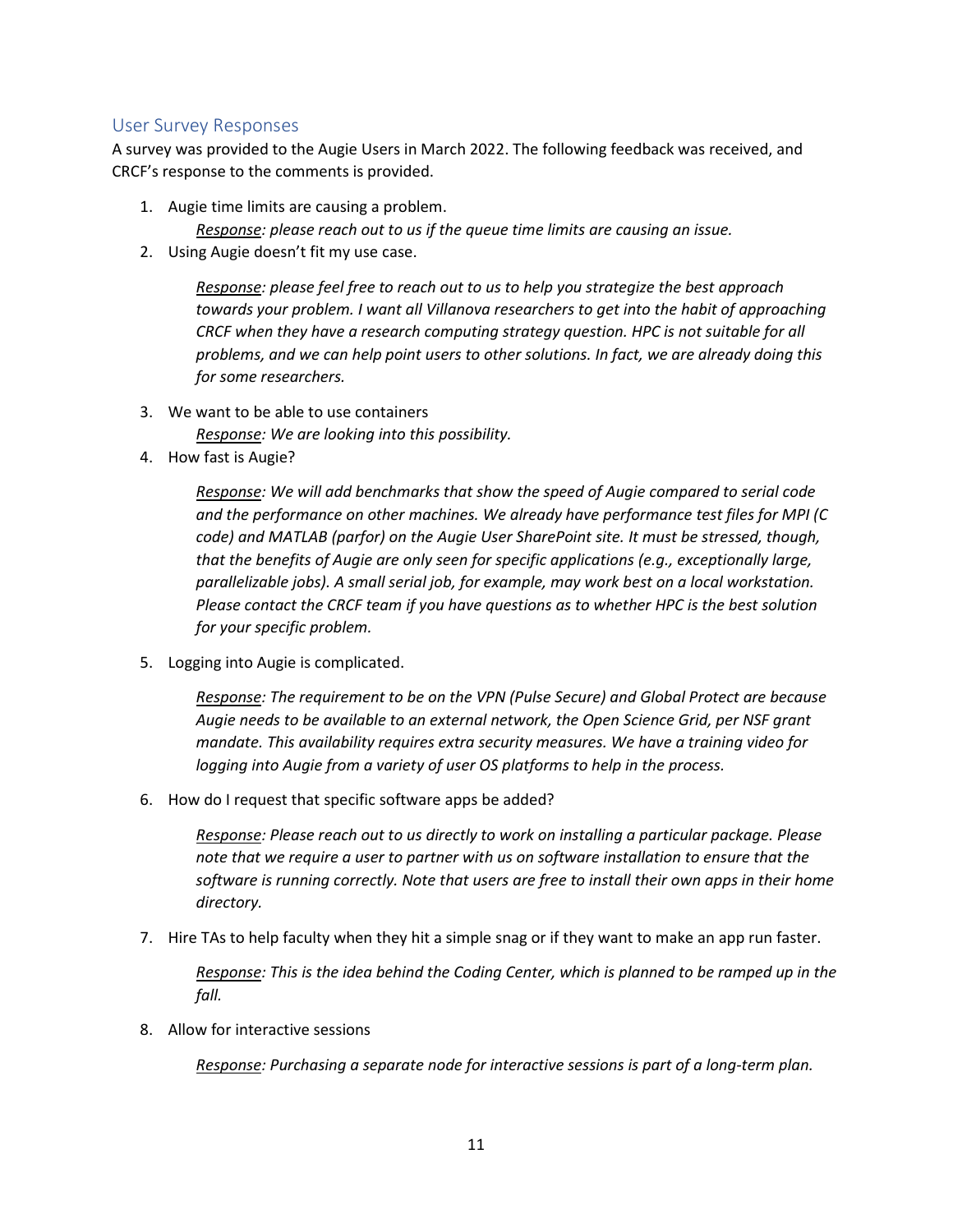- 9. The highest interest is for attending the AugieFest all-hands meeting and short (1-2hr) webinars on skills development. We'll hold off on day-long workshops for now.
- 10. Provide on-demand video training

*Response: We have been meeting with UNIT staff regarding the creation of professional training videos.*

11. Make some of the workshops in person.

*Response: We plan to hold some future workshops in person.*

12. Have people try running sample code.

*Response: We already have provided some scripts that can be used after some minor modifications.*

13. Onboarding training is long for users who are already familiar with HPC/Linux

*Response: We just want to be sure that a baseline is reached for all who onboard.*

14. Update new user training pdf. Some commands are old and not working anymore.

*Response: We will update the training documents.*